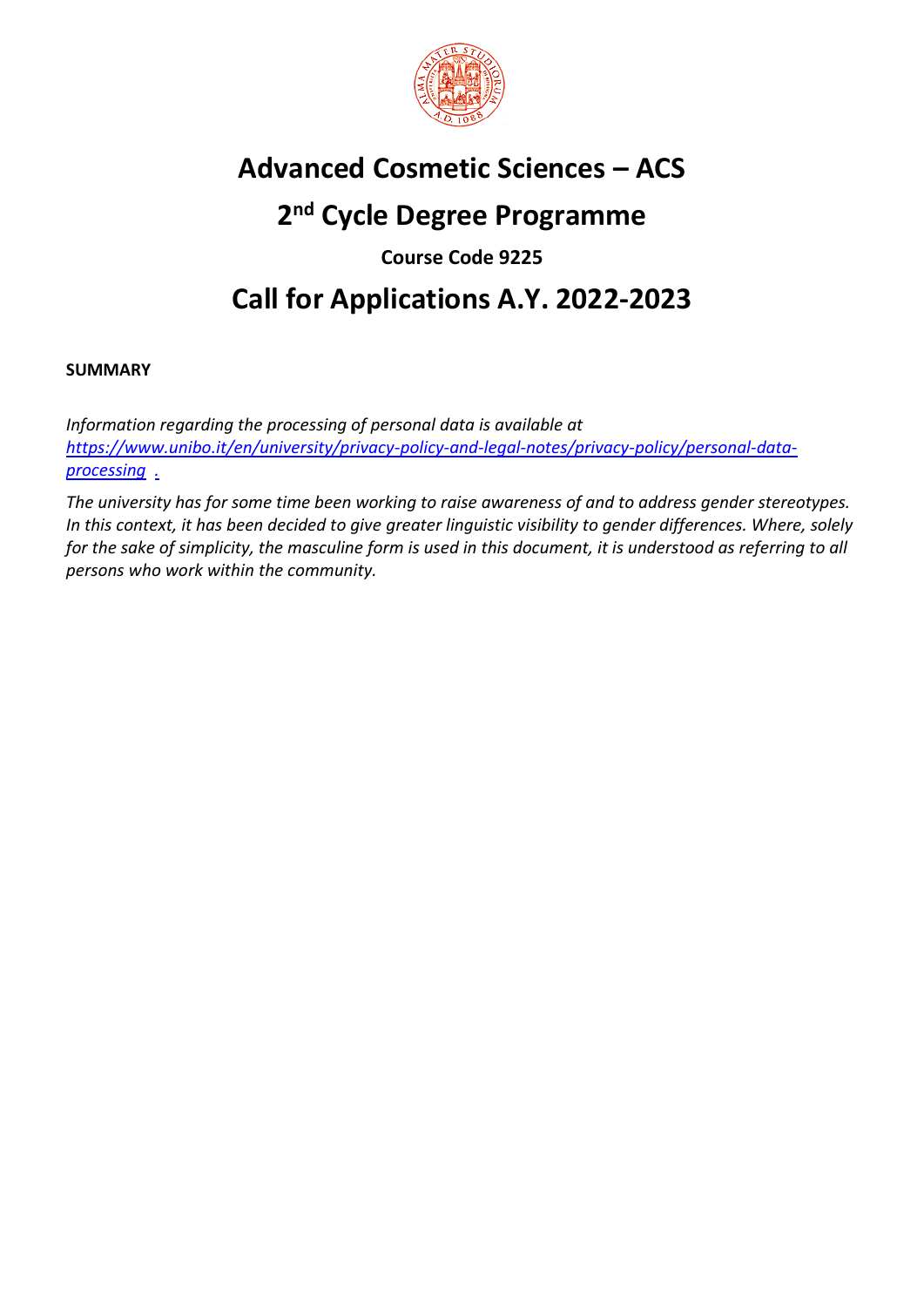*Advanced Cosmetic Sciences (ACS) forms chemists that can operate in cosmetic companies in the design, production, analysis and certification of cosmetic products. This 2nd Cycle Degree Programme trains professionals able to grasp the emerging challenges arising from the current international regulations and aimed at the production of more effective and intrinsically safer cosmetics with reference to their entire life cycle. ACS has an interdisciplinary spirit; It is characterized by theoretical-practical courses related to the study of natural substances and of bioactive molecules used in cosmetics, to the chemistry and to the formulation of cosmetics, to the ingredients and formulations analysis.*

# **SECTION 1 – PROGRAMME ADMISSION REQUIREMENTS**

Admission to the second-cycle degree programme in Advanced Cosmetic Sciences is subject to

- a) possession of a **DEGREE QUALIFICATION**, i.e., a three-year university degree or diploma or another suitable qualification obtained abroad. Candidates who have not yet graduated may also apply. The application procedures are outlined in section 3
- b) satisfaction of the **CURRICULAR REQUIREMENTS** outlined in section 2
- c) satisfaction of the **LANGUAGE REQUIREMENTS** and, specifically, knowledge of English to at least B2 level, to be demonstrated according to the procedures set out in section 2, and of any other language requirements provided for in section 2
- d) assessment of the candidate's **PERSONAL KNOWLEDGE AND SKILLS** in accordance with the procedures set out in section 3.

A committee will check the candidates' academic backgrounds and that they meet the requirements for admission.

The committee is composed of: Claudia Tomasini, Marco Montalti, Jessica Fiori.

Professors on the first year of the degree programme may also sit on the committee as alternate members.

# *SECTION 2 – CURRICULAR AND LANGUAGE REQUIREMENTS*

#### CURRICULAR REQUIREMENTS

The following curriculum requirements are required:

- 1. The possession of a  $1<sup>st</sup>$  cycle degree in one of the following classes:
	- **ex D.M. 270:** L-27 Chemical Sciences and Technologies L-29 Pharmaceutical Sciences and Technologies LM-13 Pharmacy and Industrial Pharmacy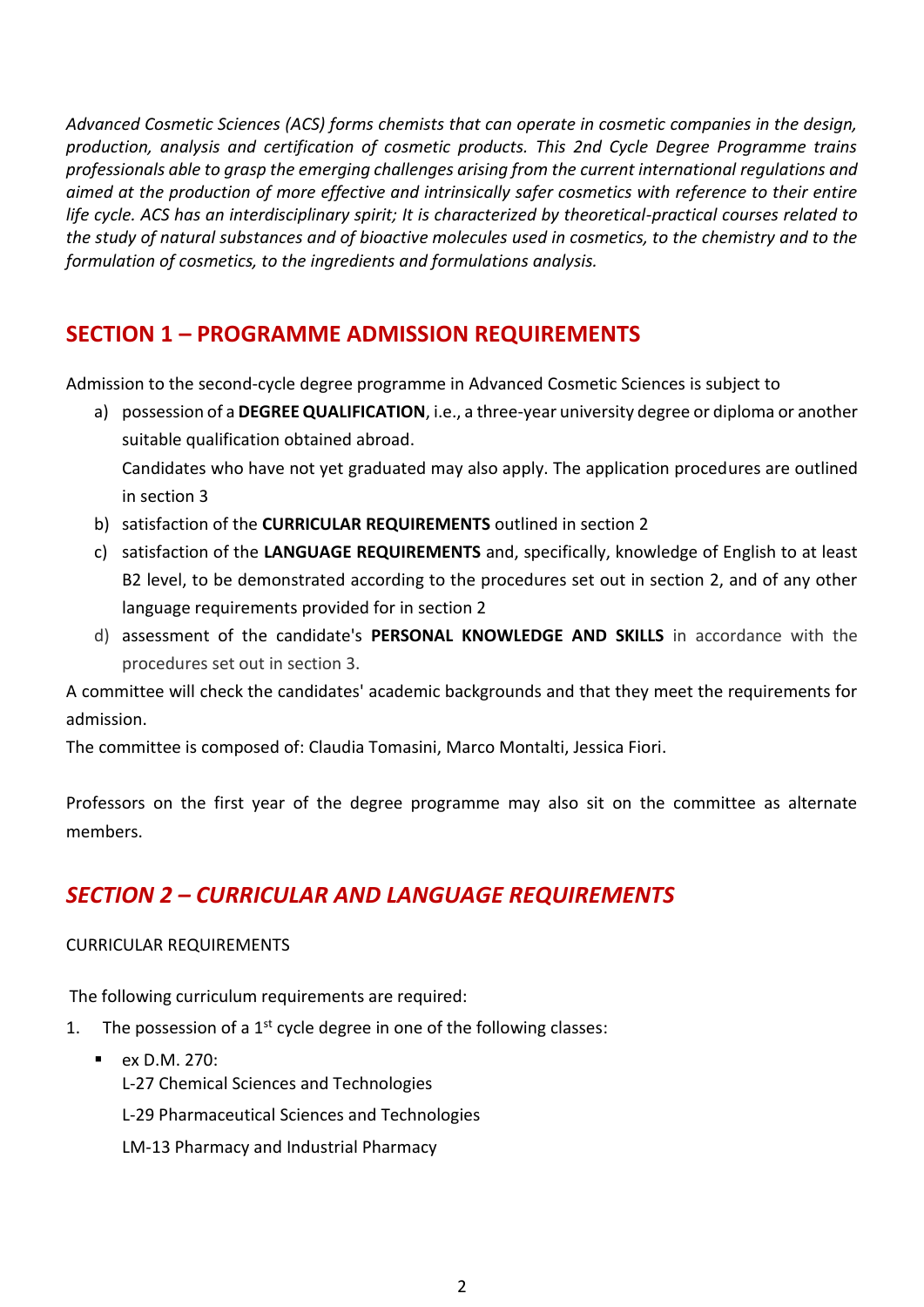**ex. D.M. 509/99:** 21 Chemical Sciences and Technologies

24 Pharmaceutical Sciences and Technologies

14/S Pharmacy and Industrial Pharmacy

- Previous five-year degree programme system: Degree in Chemistry, Industrial Chemistry, Pharmacy, Pharmaceutical Chemistry and Technology
- Any other degree obtained abroad that is recognized by the Second Cycle Degree Board as equivalent to the previously listed degrees.

2. If none of the previous degree certificates has been obtained, the candidate should:

 have obtained at least 60 CFU in basic scientific learnings (CHIM/01-CHIM/12, BIO/9-BIO/12, BIO/14, BIO/16, BIO/17, BIO/19, MED/07), among them at least 25 CFU should be obtained in the following learnings: CHIM/01-CHIM/12, BIO/10.

The Board may take into consideration other CFU obtained by the candidate during her/his carrier. If the candidate has gained no CFU in the required subjects, the Board may take into consideration credits obtained in analogous subjects. Finally, 10 CFU may be recognized to working activities relevant to the 2<sup>nd</sup> Cycle Degree Program.

For the candidate who has one of the 1st cycle degrees listed in point 1 **obtained in an Italian University**, the knowledge is assessed if the 1st cycle degree has been obtained with a final mark at or above **100/110** 

Otherwise, the admission to the 2nd cycle degree is dependent on the knowledge assessment of the candidate in the following cases:

- if the candidate is in possession of one of the 1st cycle degrees listed in point 1 **obtained in an Italian University** with a final mark lower of **100/110**

- if the candidate is in possession of one of the 1st cycle degrees listed in point 1 **obtained abroad in a non- Italian University**

- if the candidate is in possession of **another type of 1st cycle degree**, obtained in Italy or abroad, or of the **credits** indicated in point 2

#### Graduating students:

Applicants who have not completed yet their first level degree (Bachelor) may apply, but they must graduate at latest within the deadline for late enrollment established by the University of Bologna: Otherwise, their application will be discarded.

Knowledge of the English language is also required.

The assessment of language ability can be certified by:

- English language certification B2 level or corresponding international English language certification that should be obtained not earlier than 8 solar years before the admission
- Being graduated in an English- taught degree programme
- Being English native speakers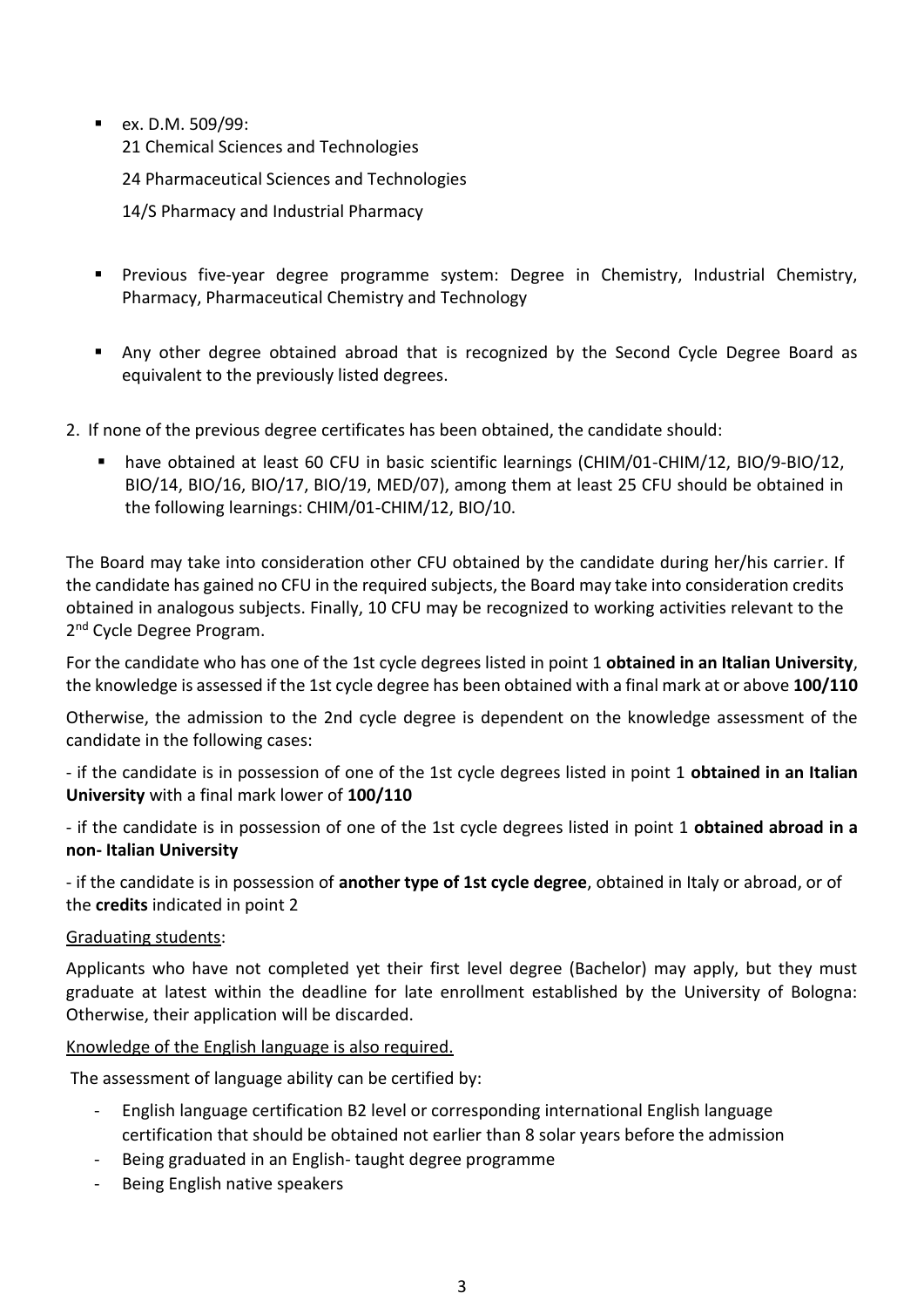Being graduated in English language and literature or equivalent and being graduated with a minimum of 30 cfu in transcript of records for teaching activities taught in English.

# **SECTION 3 – ASSESSMENT OF THE CANDIDATE'S PERSONAL KNOWLEDGE AND SKILLS**

Candidates will be considered to have satisfactory skills and competences (or not) according to the evaluation of their submitted documents. **NO INTERVIEW IS REQUIRED.**

The outcome of the assessment will be published on the dates indicated on the Calendar (see section 4) for the single intake at Studenti Online [www.studenti.unibo.it.](http://www.studenti.unibo.it/)

Candidates will have to connect to university portal [Studenti online](https://studenti.unibo.it/sol/welcome.htm?siteLanguage=en) with the User ID and password obtained during the registration procedure.

**All relevant communications about the assessment will be sent to your UniBO e-mail address [\(name.surname@studio.unibo.it\)](mailto:name.surname@studio.unibo.it) so please check regularly your UniBO e-mail address, and profile.**

#### **Evaluation criteria**

The evaluation will be carried out by the commission taking into consideration the following criteria:

Academic merit: it refers to the university qualification final grade attained (final degree score)

In case the candidate has not graduated yet, the rating will be assigned due to the weighted average of the completed exams of the candidates

Coherence between the academic curriculum of the candidate and the learning outcomes of the degree course Advanced Cosmetic Sciences

Assessment of Curriculum Vitae in particular with a reference to the previous studying or working experience and every document considered adequate

#### **Minimum score to be accepted:**

It is considered verified the appropriateness of personal preparation if the overall score is at or above points 61/100.

The application process is also open to students who are about to graduate .Candidates will be admitted to the degree programme on the condition that they obtain their undergraduate degree by and no later than the date established by the relative academic bodies, of which students are informed upon matriculation. Candidates who do not meet this requirement will be excluded.

## **SECTION 4 – ADMISSION AND DEADLINES**

The applications will be assessed by the committee in accordance with the procedure outlined below.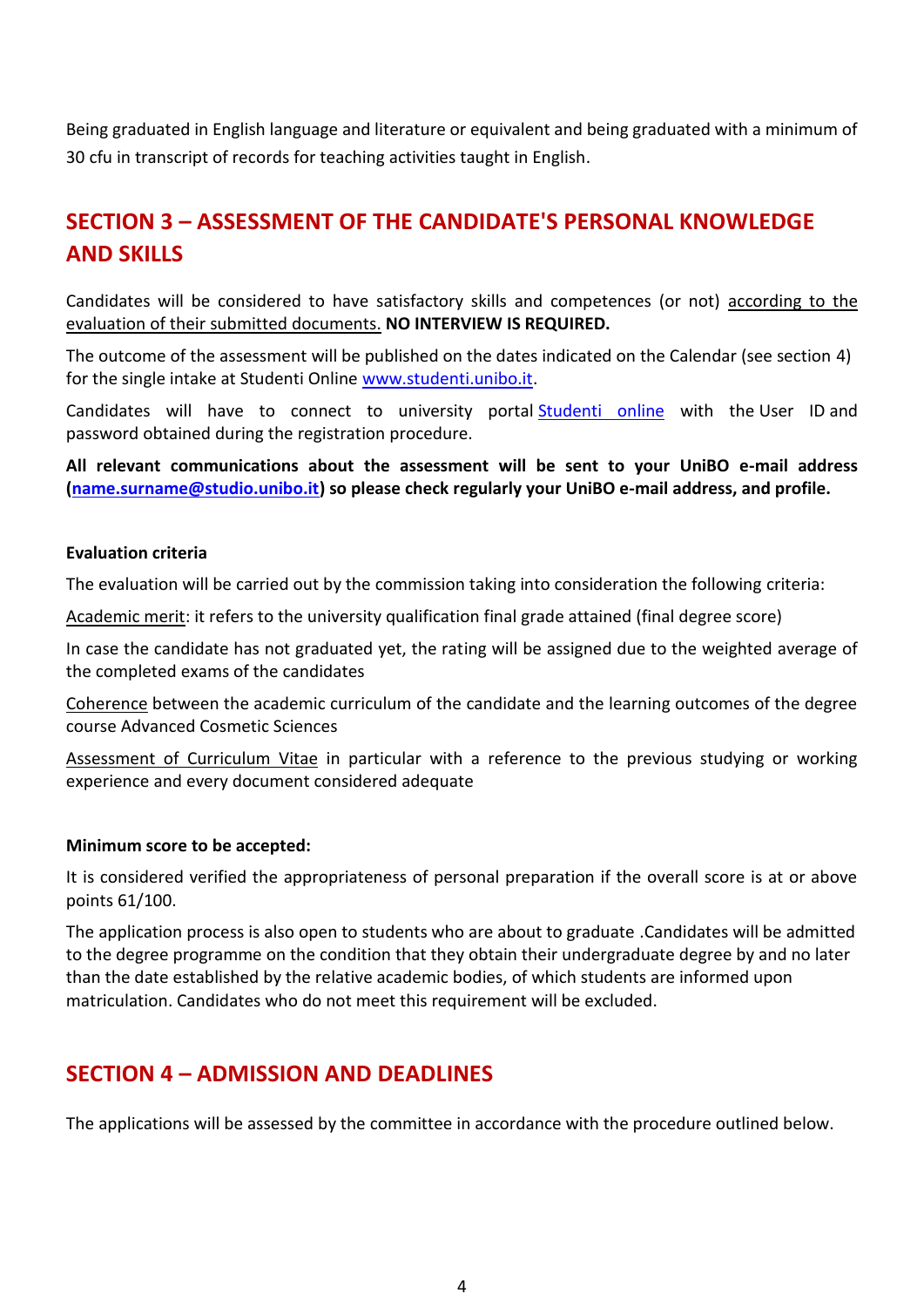|                                       | <b>APPLICATIONS</b><br><b>PROCEDURE</b><br><b>OPEN</b> | <b>APPLICATIONS</b><br><b>PROCEDURE</b><br><b>CLOSED</b> | <b>RESULTS AND FEEDBACK For admitted</b>       | <b>FINAL ENROLMENT</b><br><b>students</b>                                                                                                                            |
|---------------------------------------|--------------------------------------------------------|----------------------------------------------------------|------------------------------------------------|----------------------------------------------------------------------------------------------------------------------------------------------------------------------|
| <b>Intake 1</b>                       | 10 <sup>th</sup><br>February<br>2022                   | April 26th 2022                                          | May 5 <sup>th</sup> 2022                       | Starting from May 5 <sup>th</sup><br>2022 till October 27th<br>2022 without<br>additional fees and<br>November 24 <sup>th</sup> with<br>additional fees              |
| <b>Intake 2</b>                       | May 9th 2022                                           | June 29th 2022                                           | July 8 <sup>th</sup> 2022                      | Starting from July 8 <sup>th</sup><br>2022 till October 27 <sup>th</sup><br>2022 without<br>additional fees and<br>November 24 <sup>th</sup> with<br>additional fees |
| Intake 3 (only<br><b>UE citizens)</b> | July 12th 2022                                         | 2022                                                     | September 15 <sup>th</sup> September 23rd 2022 | <b>Starting from</b><br>September 23rd 2022<br>till October 27th 2022<br>without additional fees<br>and November 24 <sup>th</sup><br>with additional fees            |

Candidates that are not admitted may participate in subsequent rounds.

# **SECTION 5 – HOW TO APPLY**

Applications must be submitted in accordance with the following procedure:

Log on to [www.studenti.unibo.it,](http://www.studenti.unibo.it/) using your SPID username and password. International students who do not have an identity document issued in Italy may log on with their University username and password, which can be obtained by going to www.studenti.unibo.it and clicking on *Register* and then *International students' registration*

- **1.** International non-EU students who do not have an ID document issued in Italy and, therefore, cannot obtain SPID credentials, may log on with their University username and password.
- **2. Click on** "APPLY FOR ADMISSION", select "SECOND-CYCLE DEGREE" and select the programme named " **ADVANCED COSMETIC SCIENCES**";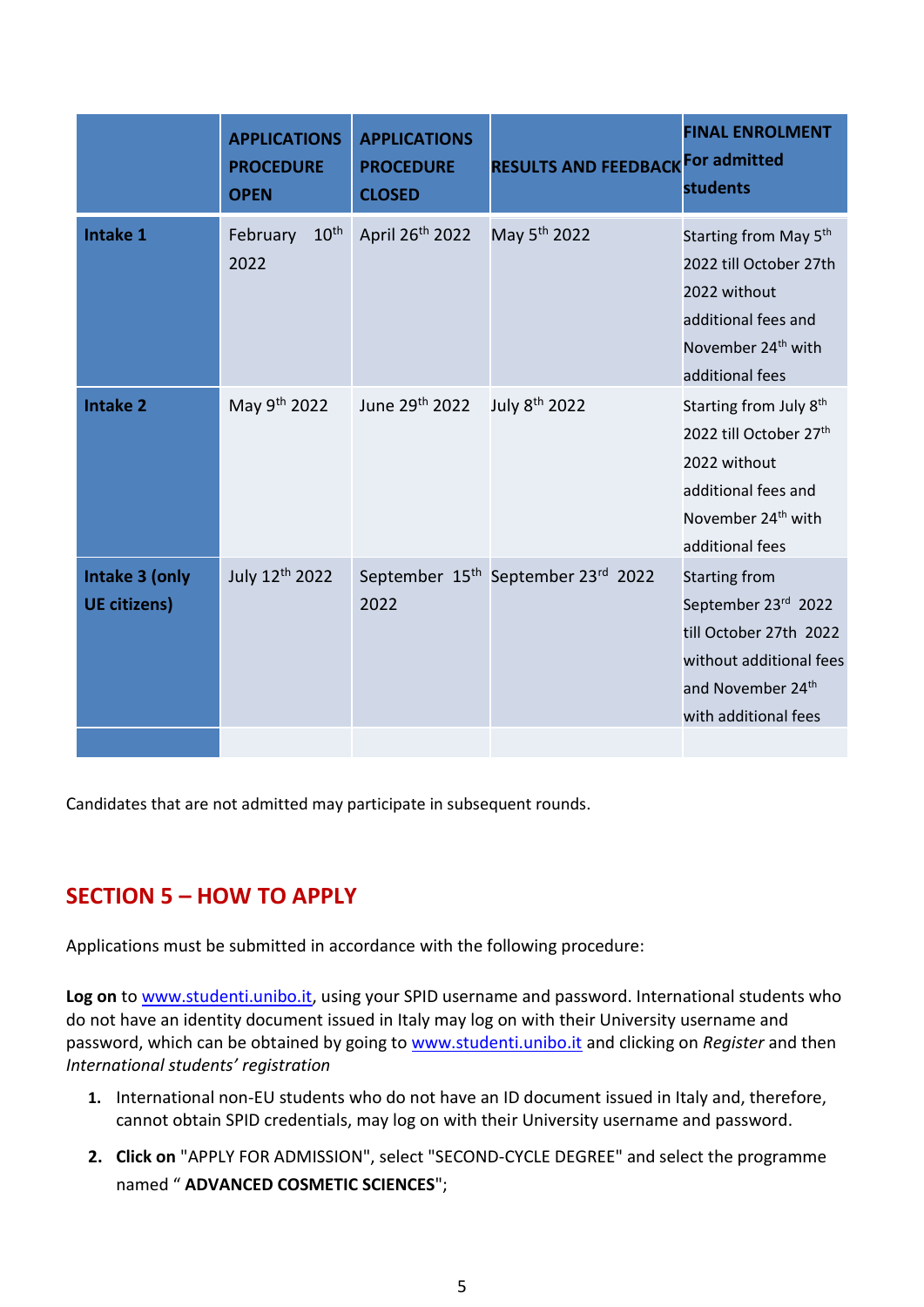## **3. UPLOAD the required documents in PDF format:**

### MANDATORY DOCUMENTS

- A copy of the front and back of a valid identity document. If the identity document does not have an English translation, a copy of your passport must be attached.
- Self-certification regarding your first-level academic qualification with a list of the exams taken, if obtained in Italy, or a copy of the qualification obtained abroad which enables access to second-level degree programmes in the country in which it was obtained, accompanied by a Transcript of Records and a Diploma Supplement, where available, translated into Italian or English. If you have not yet obtained the aforementioned qualification, upload the list of exams taken or the Transcript of Records.
- Certification attesting to your English language competency B2 level minimum or equivalent proof of English language competency indicated in section 2.
- Curriculum Vitae , preferably Europass template

#### OPTIONAL DOCUMENTS

- A copy of a valid residence permit, if already held.
- Others relevant documents that can give evidence of the candidate's experience (work experiences / internships/ periods spent abroad..) if held - maximum 2 documents.

#### **Remember**

- that the committee will only assess documents uploaded through the online application. Any mandatory documents that are missing or only partially uploaded by the application deadline shall result in the candidate not being considered (or selected).
- that documents must not be sent by post or email.

# **SECTION 6 – ADMISSION AND MATRICULATION**

If you are admitted to the degree programme you will be notified via the website [www.studenti.unibo.it](http://www.studenti.unibo.it/) as of the date indicated in the general calendar

Remember that if you are not admitted to the degree programme then you can participate in subsequent rounds.

If you are admitted to the degree programme you must matriculate as of the date indicated in the general calendar. You must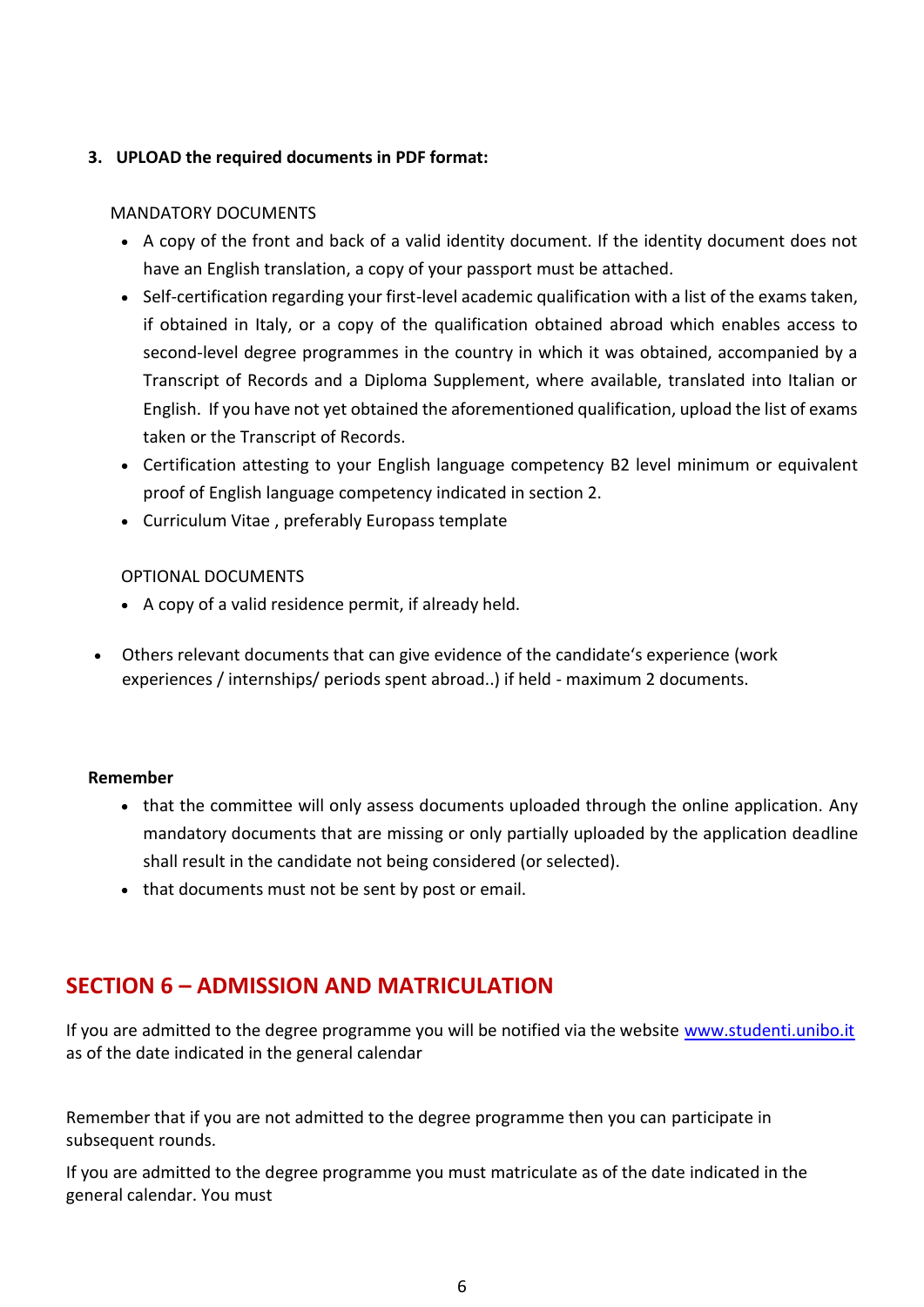1. **log on** to www.studenti.unibo.it entering the username and password obtained when registering for the selection procedure.

2. **select "matriculation**", then select "Second-cycle Degree", and then the degree programme "**Advanced Cosmetic Sciences "** and enter the required data, attaching a jpg file containing a passport-size photo of your face.

3. **pay the first instalment** following the instructions on the website [www.studenti.unibo.it.](http://www.studenti.unibo.it/)

If you have a conditional offer, remember that you must obtain your undergraduate degree by and no later than the date established by the relative academic bodies, of which students are informed upon matriculation. Candidates who do not meet this requirement will be excluded. Once you have obtained your qualification, you must inform *[segrimini@unibo.it](mailto:segrimini@unibo.it)*

After you have paid your matriculation fee, check on [studenti online](https://studenti.unibo.it/sol/welcome.htm?siteLanguage=en) to see how to activate the programme.

If you are a student with **disability** with recognised invalidity of at least 66%, and those whose disability is recognised by law 104/92, you can obtain an exemption by going to the web page [https://www.unibo.it/en/services-and-opportunities/study-grants-and-subsidies/exemptions-and](https://www.unibo.it/en/services-and-opportunities/study-grants-and-subsidies/exemptions-and-incentives/exemptions-for-disabled-students)[incentives/exemptions-for-disabled-students,](https://www.unibo.it/en/services-and-opportunities/study-grants-and-subsidies/exemptions-and-incentives/exemptions-for-disabled-students) upon matriculation. You must send the relative student [administration office](https://www.unibo.it/en/teaching/enrolment-transfer-and-final-examination/student-administration-office) the certification attesting to your disability.

## **STUDENTS WITH FOREIGN QUALIFICATIONS**

Having completed the above steps, check [the documentation necessary](https://www.unibo.it/en/teaching/enrolment-transfer-and-final-examination/enrolling-in-a-second-cycle-degree-programme-foreign-qualification) for matriculation *(Extended link [https://www.unibo.it/en/teaching/enrolment-transfer-and-final-examination/enrolling-in-a-second](https://www.unibo.it/en/teaching/enrolment-transfer-and-final-examination/enrolling-in-a-second-cycle-degree-programme-foreign-qualification)[cycle-degree-programme-foreign-qualification](https://www.unibo.it/en/teaching/enrolment-transfer-and-final-examination/enrolling-in-a-second-cycle-degree-programme-foreign-qualification)* ).

Remember that the documentation submitted in your application for admission (e.g., degree, transcript, etc.) must be [translated and their authenticity and value must be verified, where required](https://www.unibo.it/en/teaching/enrolment-transfer-and-final-examination/declaration-of-value-translation-and-legalization)

*Extended link [\(https://www.unibo.it/en/teaching/enrolment-transfer-and-final](https://www.unibo.it/en/teaching/enrolment-transfer-and-final-examination/declaration-of-value-translation-and-legalization)[examination/declaration-of-value-translation-and-legalization\)](https://www.unibo.it/en/teaching/enrolment-transfer-and-final-examination/declaration-of-value-translation-and-legalization)*

You must upload the documents related to foreign qualifications in the [Studenti Online](https://studenti.unibo.it/sol/welcome.htm?siteLanguage=en) application by clicking on "Call for applications" and then "Matriculation for the 22\_23 academic year - document upload for international students with foreign qualifications".

When you arrive at the University of Bologna, you must make an appointment with the International Student Administration Office in Bologna or the Student Administration Office for your campus in order to show the original copies of your documentation.

## **NON-EU STUDENTS AND RESIDENTS ABROAD**

In addition to the above, you must pre-enrol on Universitaly and request an entrance visa for study purposes.

[Click here to learn](https://www.unibo.it/en/teaching/enrolment-transfer-and-final-examination/visa-and-rules-for-residence-in-italy/before-leaving-home-entry-visa) how. – (*extended link [https://www.unibo.it/en/teaching/enrolment-transfer-and](https://www.unibo.it/en/teaching/enrolment-transfer-and-final-examination/visa-and-rules-for-residence-in-italy/before-leaving-home-entry-visa)[final-examination/visa-and-rules-for-residence-in-italy/before-leaving-home-entry-visa\)](https://www.unibo.it/en/teaching/enrolment-transfer-and-final-examination/visa-and-rules-for-residence-in-italy/before-leaving-home-entry-visa)*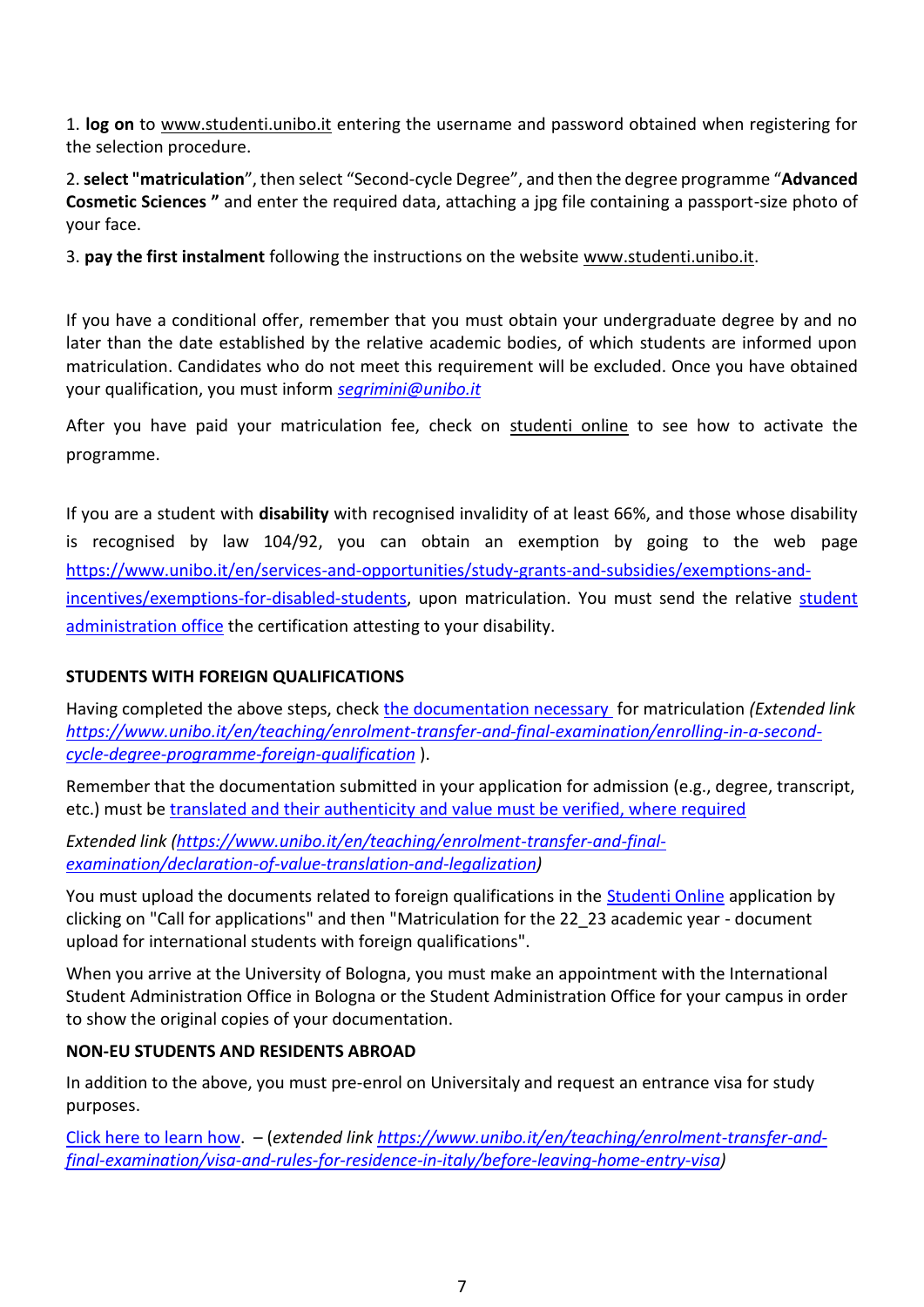#### **FEES AND BENEFITS**

The enrolment fees, net of the first instalment, for the 2022/2023 academic year and information on benefits and exemptions will be published on the University website on the page [www.unibo.it/Tasse.](http://www.unibo.it/Tasse)

Remember that your contribution will be calculated on a progressive scale based on a valid ISEE certificate only if submitted in accordance with the terms and procedures set out on the web page [www.unibo.it/Tasse.](http://www.unibo.it/Tasse) If you do not submit an ISEE, you will have to pay the full tuition fees relevant to your degree programme.

Information on other benefits can be found on the University website on the page <https://www.unibo.it/en/services-and-opportunities/services-and-opportunities> . If you are interested in benefits related to the right to higher education, you can consult the relative call published by the Regional Authority for the Right to Higher Education on the website [www.er-go.it.](http://www.er-go.it/)

## **SECTION 7 – CONTACTS**

## **SECTION 7 – CONTACTS**

| For further information on the admission<br>procedure and on the content of the degree<br>programme, you can contact the Advance<br>Cosmetic Sciences Office: | Tel: +39 0541 434562<br>E-mail: cdlm.acs@unibo.it<br>Via dei Mille n.39 Rimini(RN) 47921<br>Office hours: by appointment                                                                                         |
|---------------------------------------------------------------------------------------------------------------------------------------------------------------|------------------------------------------------------------------------------------------------------------------------------------------------------------------------------------------------------------------|
| <b>Programme Coordinator</b><br>Dott.ssa Shara Cattarozzi                                                                                                     | https://corsi.unibo.it/2cycle/AdvancedCosmeticSciences                                                                                                                                                           |
| For<br>specific<br>questions<br>enrollment:<br><b>Student Administration Office / Segreteria</b><br>Studenti - Rimini                                         | E-mail: segrimini@unibo.it<br>regarding   Tel: +39 0541 434336<br>Office hours at the following web page:<br>https://www.unibo.it/it/campus-rimini/servizi-di-<br>campus/segreteria-studenti/segreteria-studenti |

| If you need help in submitting the on-line | tel +39 0512080301                |
|--------------------------------------------|-----------------------------------|
| application, you can contact:              | mail help.studentionline@unibo.it |
| Help Desk di Studenti Online               |                                   |
|                                            |                                   |